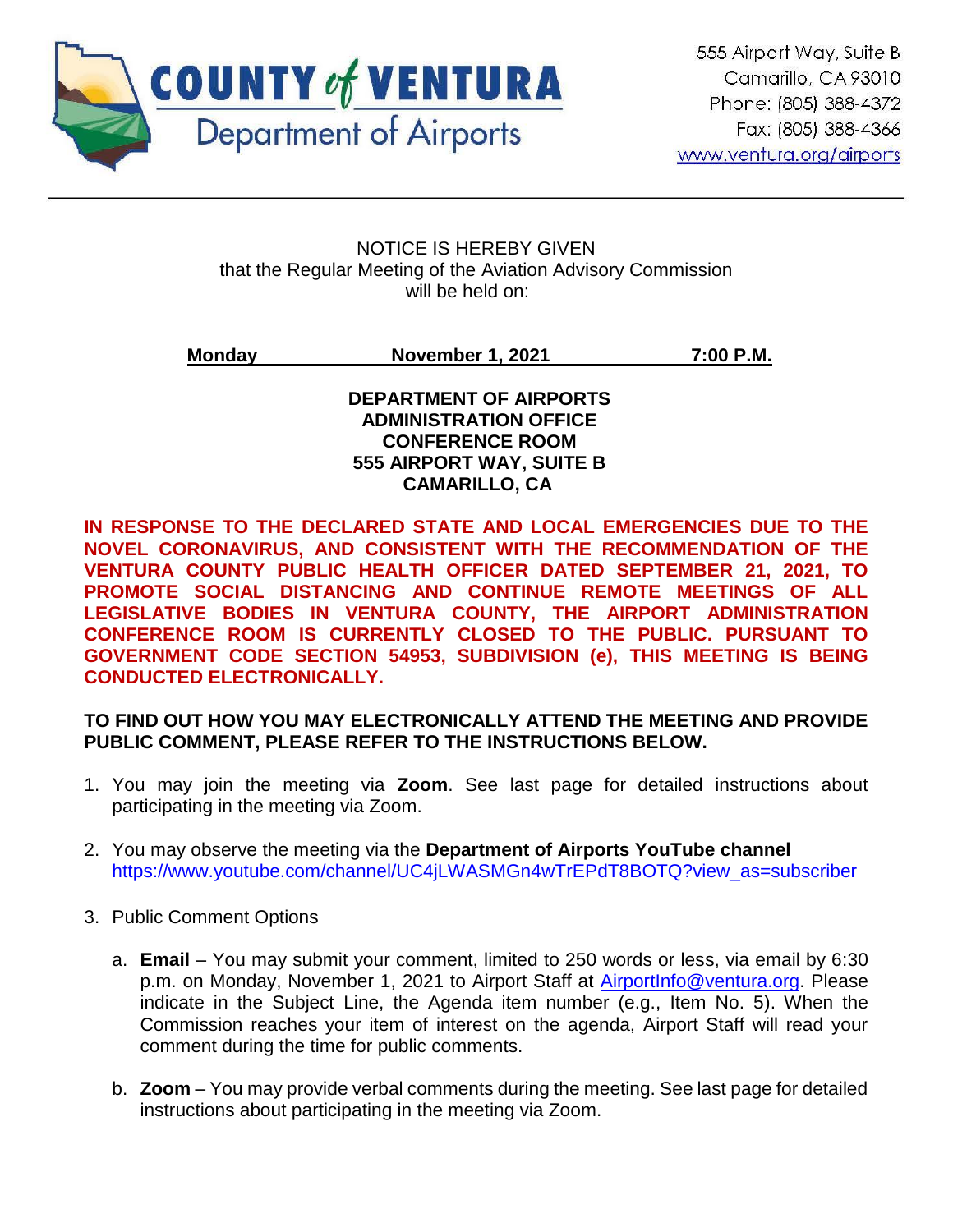# **AGENDA**

- **1. CALL to ORDER and PLEDGE of ALLEGIANCE**
- **2. ROLL CALL**
- **3. AGENDA REVIEW**
- **4. APPROVAL of MINUTES – October 4, 2021**
- **5. PUBLIC COMMENT PERIOD**
- **6. NEW BUSINESS**

#### **A. Subject: Adoption of Resolution #2 Authorizing Remote Teleconference Meetings of the Aviation Advisory Commission for a 30-Day Period**

#### **Recommendation:**

Adopt the attached Resolution #2 (Exhibit 1) authorizing remote teleconference meetings of the Aviation Advisory Commission for a 30-day period pursuant to Government Code Section 54953, Subdivision (e), of the Ralph M. Brown Act.

# **7. DIRECTOR'S REPORT**

# **8. REPORTS**

**Report items listed below are presented to the Aviation Advisory Commission for information only, at this time. The report items require no action or are not ready for the Commission's consideration. The Commission may refer these items to the Department of Airports for investigation and report back on a future agenda.** 

Monthly Activity Report – September 2021 Monthly Noise Complaints – September 2021 Consultant Reports – September 2021 Airport Tenant Project Status – October 2021 Project Status – October 2021 Financial Statements First Quarter – FY 2021/2022 Meeting Calendar

# **9. CORRESPONDENCE**

**Correspondence items listed below are presented to the Aviation Advisory Commission for information only, at this time. The correspondence items require no action or are not ready for the Commission's consideration. The Commission may refer these items to the Department of Airports for investigation and report back on a future agenda.** 

Letter dated October 20, 2021 from Dave Nafie to Dave Klotzle, City of Camarillo re: Transfer of Historical Water Use from 500 Eubanks Street to RKR, Inc. (CloudNine Project) located at 111, 113, 115, and 117 Las Posas Rd, Camarillo, CA 93010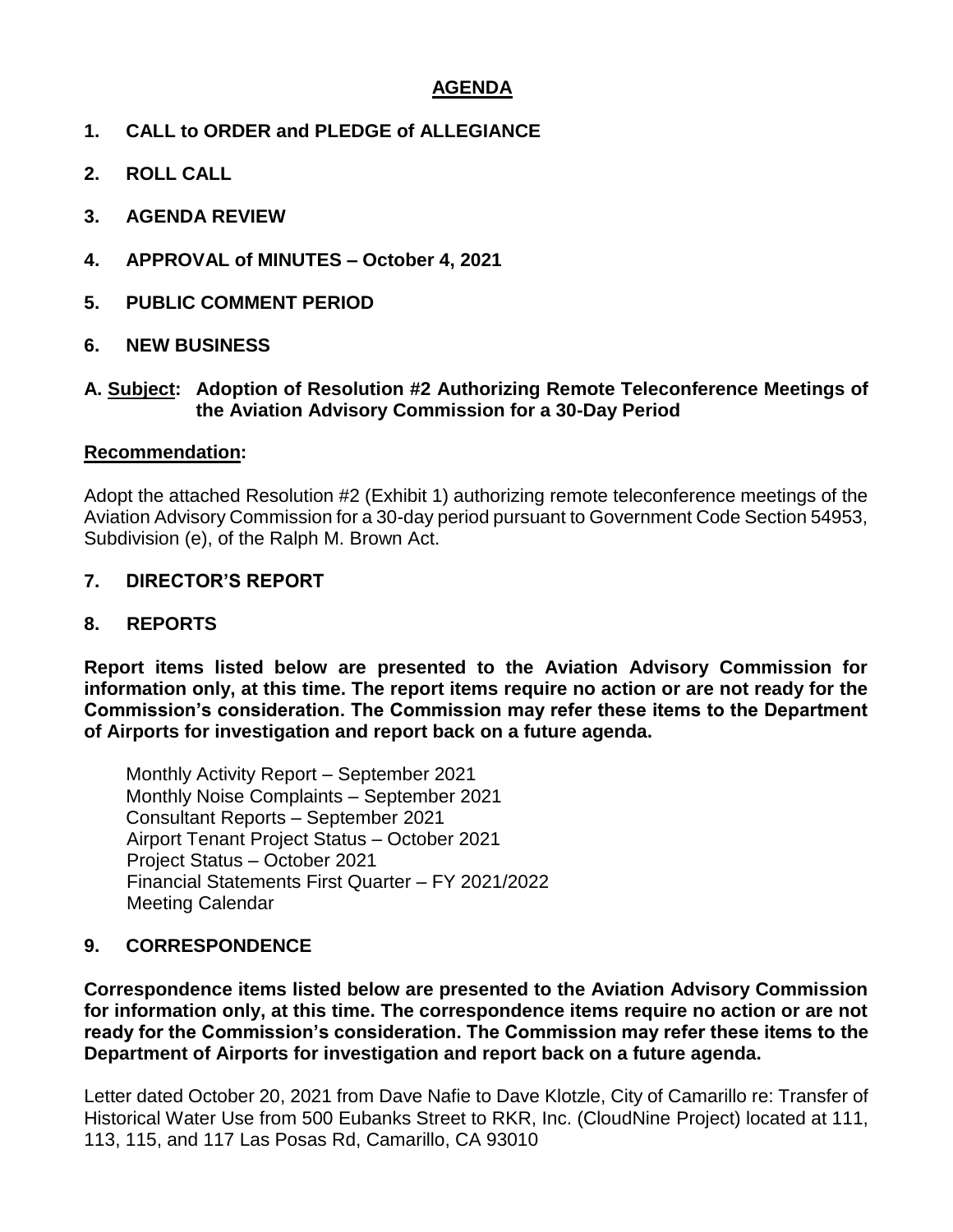Letter dated October 21, 2021 from Madeline Herrle to Chelsey Battaglia, US General Services Administration – Real Property Utilization re: DHS ICE Office Space, 275 Skyway Drive, Camarillo, CA 93010; GSA Control No 9-X-CA-0410-AO

Notice re: Oxnard Airport Runway 7-25 Reconstruction – Runway and Taxiways Reopening on November 5, 2021

**10. COMMISSION COMMENTS –** Comments by Commission members on matters deemed appropriate.

# **11. ADJOURNMENT**

The next regular Commission meeting will be on Monday, December 6, 2021 at 7:00 p.m. Location to be determined.

IN COMPLIANCE WITH THE AMERICANS WITH DISABILITIES ACT, IF YOU NEED SPECIAL ASSISTANCE TO PARTICIPATE IN THIS MEETING, PLEASE CONTACT ANA CASTRO AT (805) 388-4211. NOTIFICATION 48 HOURS PRIOR TO THE MEETING WILL ENABLE THE DEPARTMENT OF AIRPORTS TO MAKE REASONABLE ARRANGEMENTS TO ENSURE ACCESSIBILITY TO THIS MEETING.